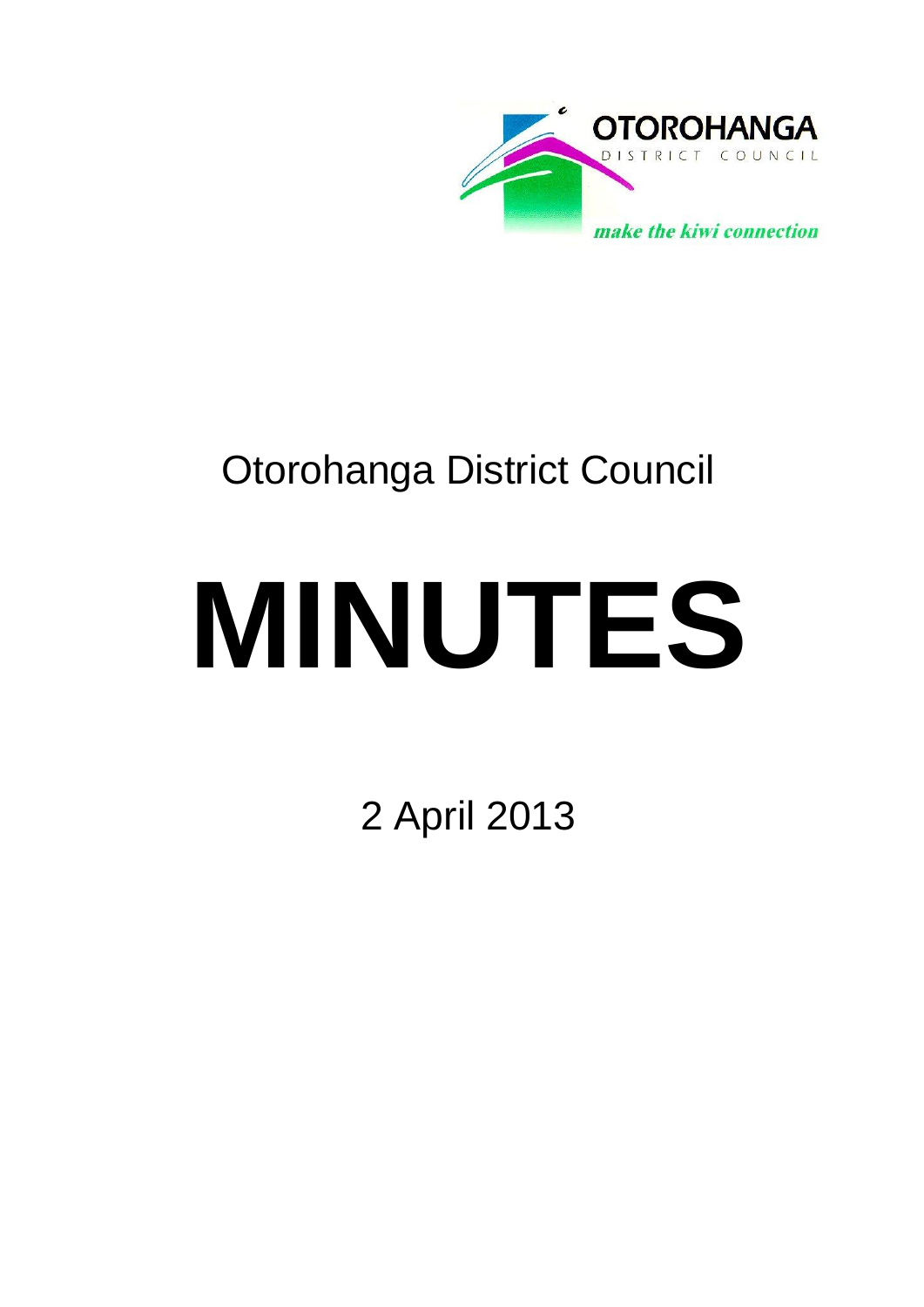#### **OTOROHANGA DISTRICT COUNCIL**

2 April 2013

Minutes of an ordinary meeting of the Otorohanga District Council held in the Council Chambers, Maniapoto St, Otorohanga on Tuesday 2 April 2013 commencing at 10.06am.

### **MINUTES**

Minutes are unconfirmed and subject to amendment at the next meeting of Council.

#### **ORDER OF BUSINESS:**

| <b>ITEM</b>                                       | <b>PRECIS</b>                           | <b>PAGE</b> |
|---------------------------------------------------|-----------------------------------------|-------------|
| <b>PRESENT</b>                                    |                                         |             |
| IN ATTENDANCE                                     |                                         |             |
| <b>APOLOGIES</b>                                  |                                         |             |
| <b>ITEMS TO BE CONSIDERED IN GENERAL BUSINESS</b> |                                         |             |
| CONFIRAMTION OF MINUTES - 12 MARCH 2013           |                                         |             |
| <b>REPORTS</b>                                    |                                         |             |
| Item $333$                                        | REVIEW OF GAMBLING VENUE POLICIES       | 1           |
| Item 334                                          | <b>MAYORAL FORUM INITIATIVES</b>        | 2           |
| Item $335$                                        | ODC MATTERS REFERRED FROM 12 MARCH 2013 | 2           |
| <b>GENERAL</b>                                    |                                         | 3           |
| <b>MEETING CLOSURE</b>                            |                                         | 4           |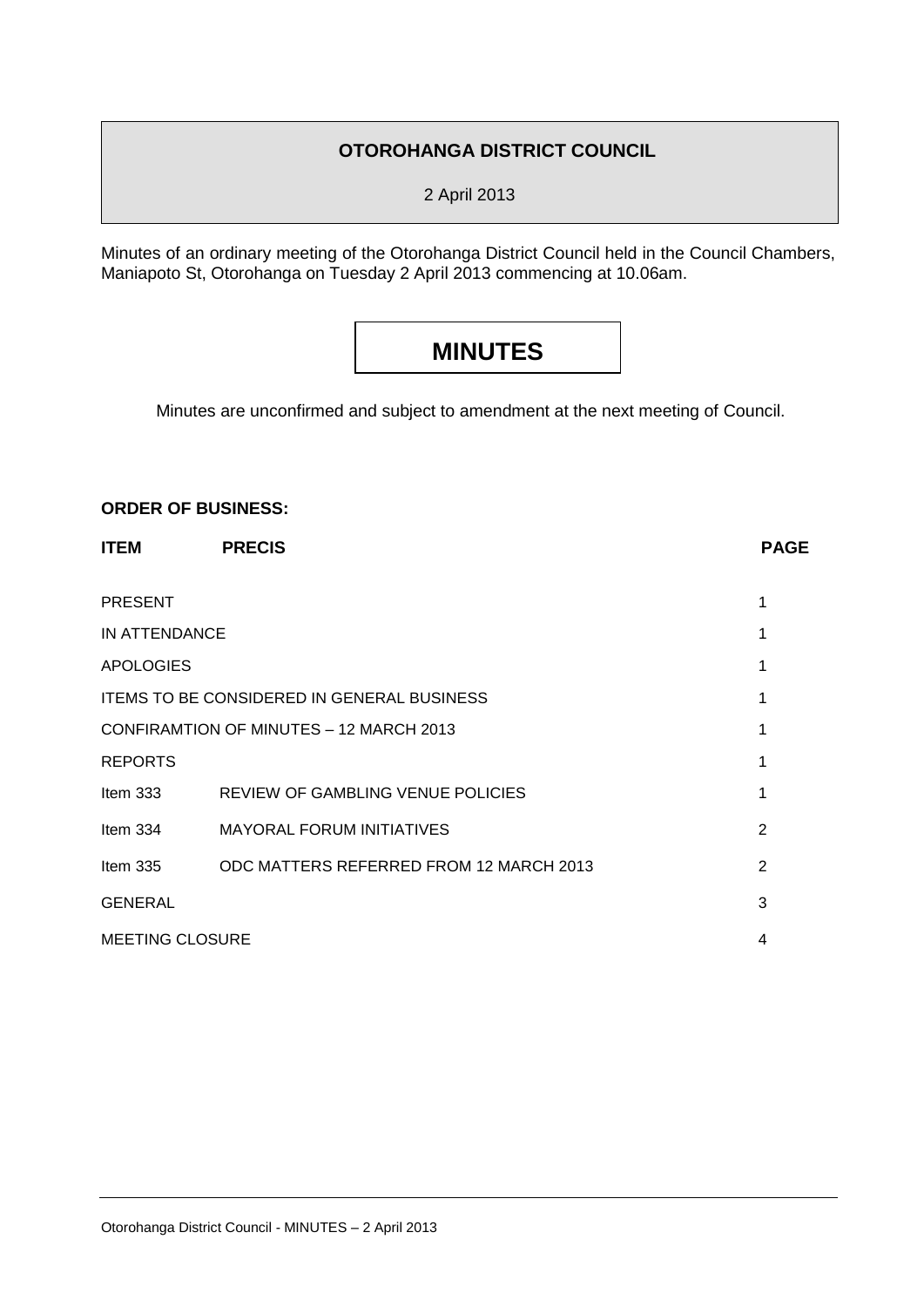#### **PRESENT**

Mr DF Williams (Mayor), Crs MM Baxter, S Blackler, RM Johnson, AG Ormsby, DM Pilkington and RJ Prescott.

#### **IN ATTENDANCE**

Messrs DC Clibbery (Chief Executive & Engineering Manager), GD Bunn (Finance & Administration Manager), AR Loe (Environmental Services Manager) and Mrs A Burdon (Executive Assistant).

#### **OPENING PRAYER**

Cr Pilkington read the Opening Prayer.

#### **CONFIRMATION OF MINUTES – 12 MARCH 2013**

**Resolved** that the minutes of the meeting of the Otorohanga District Council held on 12 March 2013, as previously circulated, be approved as a true and correct record of that meeting.

#### **Cr Pilkington/ Cr Baxter**

#### **MATTERS ARISING**

Cr Blackler referred item on page 5, Regional Transport Committee & Civil Defence Committee, the last sentence, … 'with other Local Authorities…' and advised that this would be Waipa & Waitomo now that Hamilton City Council and Waikato District Council have pulled out of the Waikato Valley Group.

#### **STAFF**

Council's Projects Engineer introduced Mr Charlie Banks, Engineering Assistant, who commenced with Council on 21 January. She advised that he will be working with the different teams within the Engineering Department.

#### **REPORTS**

#### **Item 333 REVIEW OF GAMBLING VENUE POLICIES**

#### **Discussion**

The Environmental Services Manager presented his report. He advised the Policy was last reviewed in 2010, with a three yearly review required. The Manager reported that at the last review the policy was changed to a 'sinking lid' policy. He further advised that since the last review the Otorohanga Hotel has closed.

The Environmental Services Manager advised that the amount of money coming into the District in terms of grants is extremely small in comparison to what goes out as per his report. His Worship expressed the opinion that Community Grants are not what they seem as in some cases Clubs support their own activities not necessarily 'Community' activities. Cr Pilkington advised that the Kawhia Ward was supportive of the Sinking Lid Policy.

The Environmental Services Manager advised that the process moving forward will be for the Review to go out to public consultation with submissions being received and around the end of May for a hearing process to hear these submissions.

#### **Resolved**

**That** 

1. The report from the Environmental Services Manager be received, and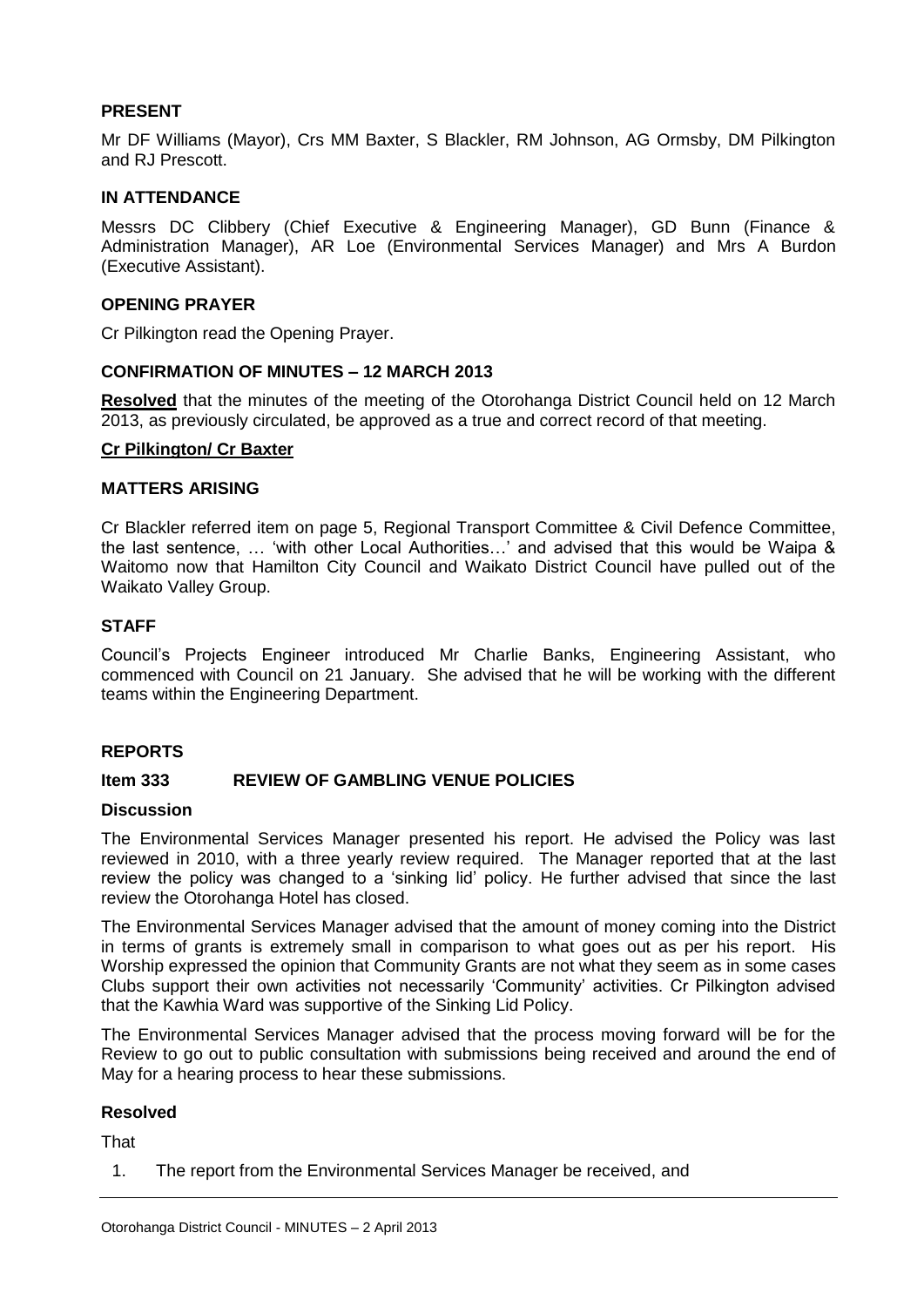2. The report be approved for public consultation.

#### **Cr Pilkington / Cr Blackler**

#### **Item 334 MAYORAL FORUM INITIATIVES**

#### **Discussion**

The Chief Executive reported that at a Mayoral Forum meeting for all elected members held on 25 March various inter-council collaboration and shared service opportunities for the Waikato region were presented. He said four work streams were identified, these being Roading, Water and Wastewater, Economic Development and Planning & Governance. Workflows for each work stream along with costs for each for next three years were presented, with the most costly being Planning & Governance.

The Chief Executive advised that the proposed cost allocation for Otorohanga for the current year was \$6,150. He said that Thames Coromandel District Council have advised they will not be approving some of their proposed funding so the individual allocations per Council may slightly increase. The Chief Executive advised he was not sure if tangible benefits would be achieved from the proposed shared services but preliminary indications show that significant benefits could be achieved overall. Cr Baxter expressed the opinion that there may not be a lot of direct benefit to our District but at this stage it is important for this Council to be seen by central government to be a part of the shared services discussion. Cr Johnson agreed that it is a discussion that this Council needs to be a part of with potential advantages especially in water and wastewater areas. His Worship commented that for this Council change is inevitable, so we need to be a part of it and in this case it is not expensive to be a part. Cr Blackler said she had reservation about working with some of the larger Councils who seem to be involved for their own benefit. His Worship said that a benefit for Otorohanga would be if Hamilton becomes a more attractive place to live/work and visit, then that is a benefit for the greater Waikato also. The Chief Executive expressed the opinion that there has been massive growth for Auckland and if Hamilton's image is boosted then that has a flow on effect for us. Cr Johnson said a Council's role is to support the ratepayers of their own district, so it is hard for each Council to think regionally when they are focusing on what is best for their own ratepayers. His Worship said this District might not be financially better off but it might be socially. Cr Johnson advised that economic development is important for this District so we need to make Otorohanga a place to do business. Cr Blackler expressed the opinion it is important to make sure there is no loss of service to our District.

#### **Resolved**

**That** 

- 1. Council supports the integrated work program proposed by the Waikato Mayoral Forum, as described in the Chief Executive's report.
- 2. Council agrees to provide the associated funding for progress of the above work program, through budget allocations of approximately \$7,000, \$17,000 and \$7,000 (all GST exclusive) in the 2012/13, 2013/14 and 2014/15 financial years respectively.

#### **Cr Johnson / Cr Baxter**

#### **Item 335 ODC MATTERS REFERRED FROM 12 MARCH 2013**

#### **Discussion**

The Chief Executive presented Matters Referred.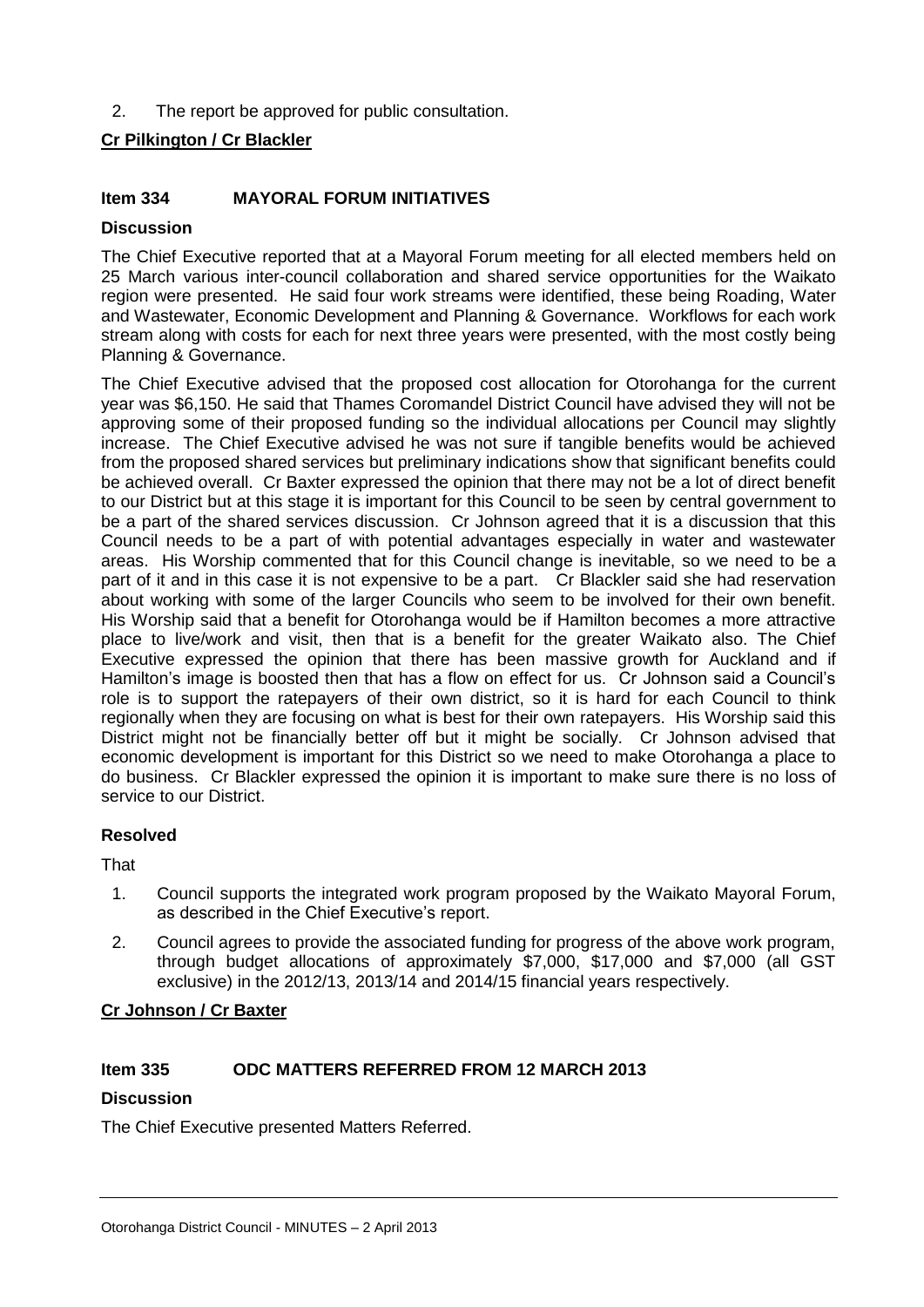#### **Potential Flooding Event**

The Chief Executive advised he has now prepared a presentation, with the next step being to advertise when the presentation will be made to the Community.

#### **Review of Funding Assistance Rate**

The Chief Executive advised that staff are preparing a submission regarding the review of the Funding Assistance Rate (FAR) to NZTA. He advised that Council has indicated that they support the status quo. The Chief Executive advised that Council will delay their submission until elected members & staff have attended the workshops this week. The Environmental Services Manager said it would be best to delay the decision until the next Council meeting.

The Executive Assistant undertook to send out details to all Councillors of the FAR workshops being held this week.

#### **GENERAL**

#### **OTOROHANGA WATER**

In reply to Cr Ormsby's query regarding the Community water reservoir levels, the Engineering Manager advised they are 'fine', stating that a request had been issued for water not to be used for non-essential purposes. Cr Ormsby queried whether Otorohanga required an extra reservoir, especially when the river water levels were low. The Engineering Manager advised that an extra reservoir was in the budget however, this would only give emergency storage for a few days but would not be of assistance in a lengthy drought.

#### **SHARED SERVICES**

Cr Baxter queried whether shared services had been investigated for the library with Waitomo and Waipa Libraries. The Finance & Administration Manager advised that this matter could be raised with District Librarian when she attends the next meeting of Council.

#### **STAFF**

The Environmental Services Manager advised that Council's Environmental Administration Officer Ms Gillian Oakley was still in hospital making steady progress. He further advised that Council's District Building Control Officer, Mr Gavin Phillips' father had died on Friday with Gavin & Julian being away over the next few days.

#### **DISTRICT PLAN**

The Environmental Services Manager advised the House Movers section of the Heavy Haulage Association have requested that a hearing date with the Environment Court be set to decide the matter of Council's position requiring a \$5000 bond. The appellant wants no bond provision in the Plan. He circulated information to Councillors to discuss this further before making a decision.

#### **STOP BANKS TRAIL**

His Worship advised he had recently met the Chair of the Waikato River Authority, Mr Bob Penter. He said Mr Penter advised they have not committed any funding to Otorohanga and would be keen to have a meeting to see where they could be involved. His Worship said he had mentioned that the Otorohanga Community Board was possibly looking at a walking trail along the stop banks.

#### **POLICING MATTERS**

His Worship advised he had met with Win Van Der Velde, Waikato District Policing Commander and Paul Carpenter to discuss police services for Otorohanga. He advised changes will be made with the Detectives from Huntly, Te Awamutu & Te Kuiti being reduced to Huntly & Te Awamutu